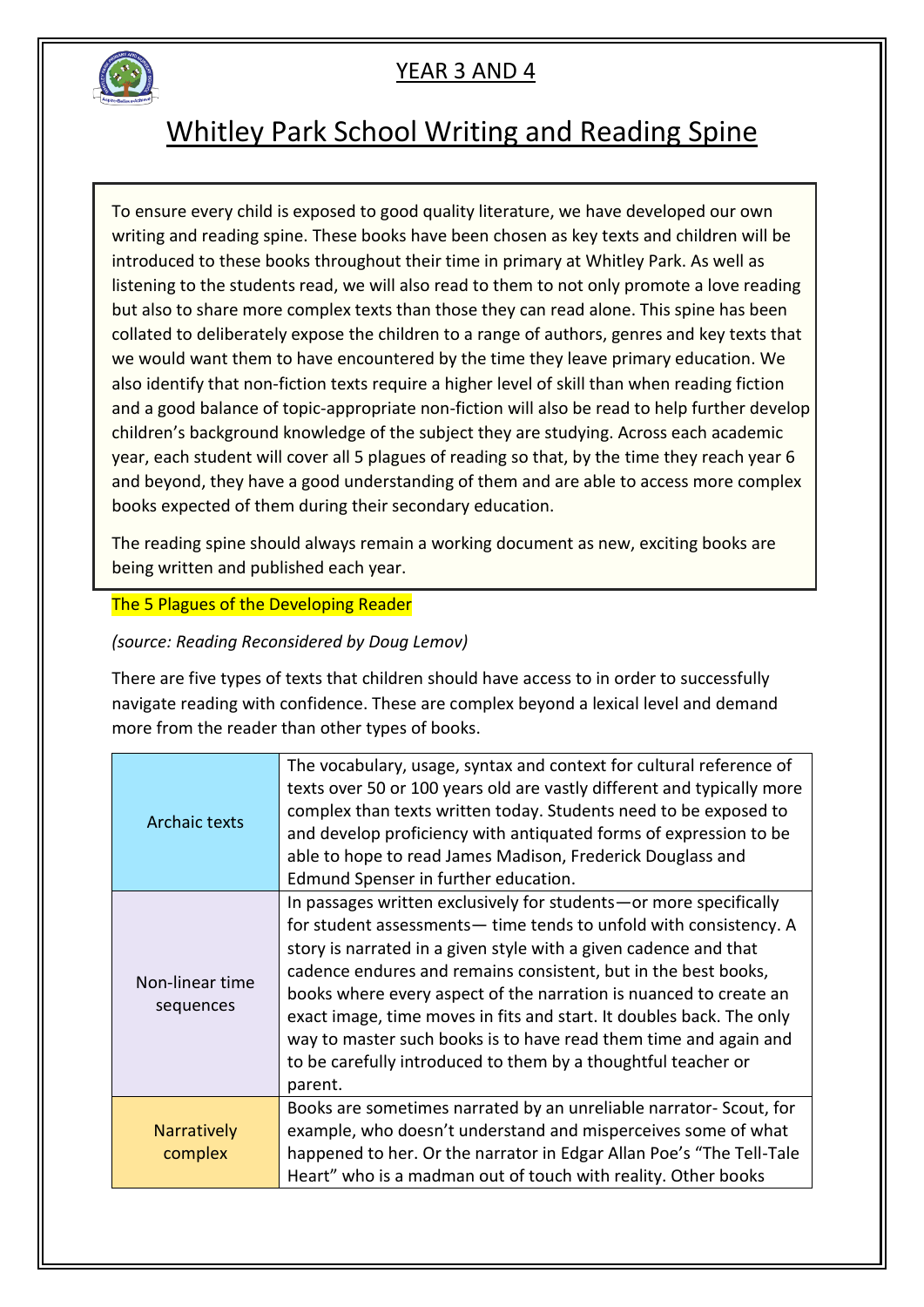

|                             | have multiple narrators such as Faulkner's As I Lay Dying. Others<br>have non-human narrators such as the horse that tells the story in<br>Black Beauty. Some books have multiple intertwined and<br>apparently (for a time) unrelated plot lines. These are far harder to<br>read than books with a single plot line and students need to<br>experience these as well. |
|-----------------------------|-------------------------------------------------------------------------------------------------------------------------------------------------------------------------------------------------------------------------------------------------------------------------------------------------------------------------------------------------------------------------|
| Figurative/Symbolic<br>text | Texts which happen on an allegorical or symbolic level. Not<br>reflected in Lexiles; critical forms of text complexity that students<br>must experience.                                                                                                                                                                                                                |
| <b>Resistant texts</b>      | Texts written to deliberately resist easy meaning-making by<br>readers. Perhaps half of the poems ever written fall into this<br>category. You have to assemble meaning around nuances, hints,<br>uncertainties and clues.                                                                                                                                              |

| <b>ORT</b> | <b>Approx Age</b> | Year | <b>NC Level</b> | Lexile Level |
|------------|-------------------|------|-----------------|--------------|
| 1          | 4-5               | R    |                 | 0-75         |
| 2          | 4-5               | R    |                 | 75-125       |
| 3          | $4 - 5$           | R    | 1               | 125-200      |
| 4          | $5 - 6$           | 1    | 1               | 200-225      |
| 5          | $5 - 6$           | 1    | 1               | 225-300      |
| 6          | 5-6               | 1    | 2               | 300-325      |
| 7          | 6-7               | 2    | 2               | 325-400      |
| 8          | 6-7               | 2    | 2               | 400-475      |
| 9          | 6-7               | 2    | 2               | 475-575      |
| 10         | 6-7               | 2    | 3               | 575-625      |
| 11         | $7-8$             | 3    | 3               | 625-650      |
| 12         | 7-8               | 3    | 3               | 650-725      |
| 13         | 8-9               | 4    | 4               | 725-750      |
| 14         | $9 - 10$          | 5    | 4               | 750-900      |
| 15         | 10-11             | 6    | 4               | 900-1000     |
| 16         | $10 - 11$         | 6    | 4+              | 1000+        |

When planning to use a text, it is important to understand the lexile level.

You can search using:<https://hub.lexile.com/find-a-book/book-results>

Alternatively, you can often find this information on a search engine e.g. google

**Other resources:**

<https://www.booksfortopics.com/year-3>

<https://www.booksfortopics.com/year-4>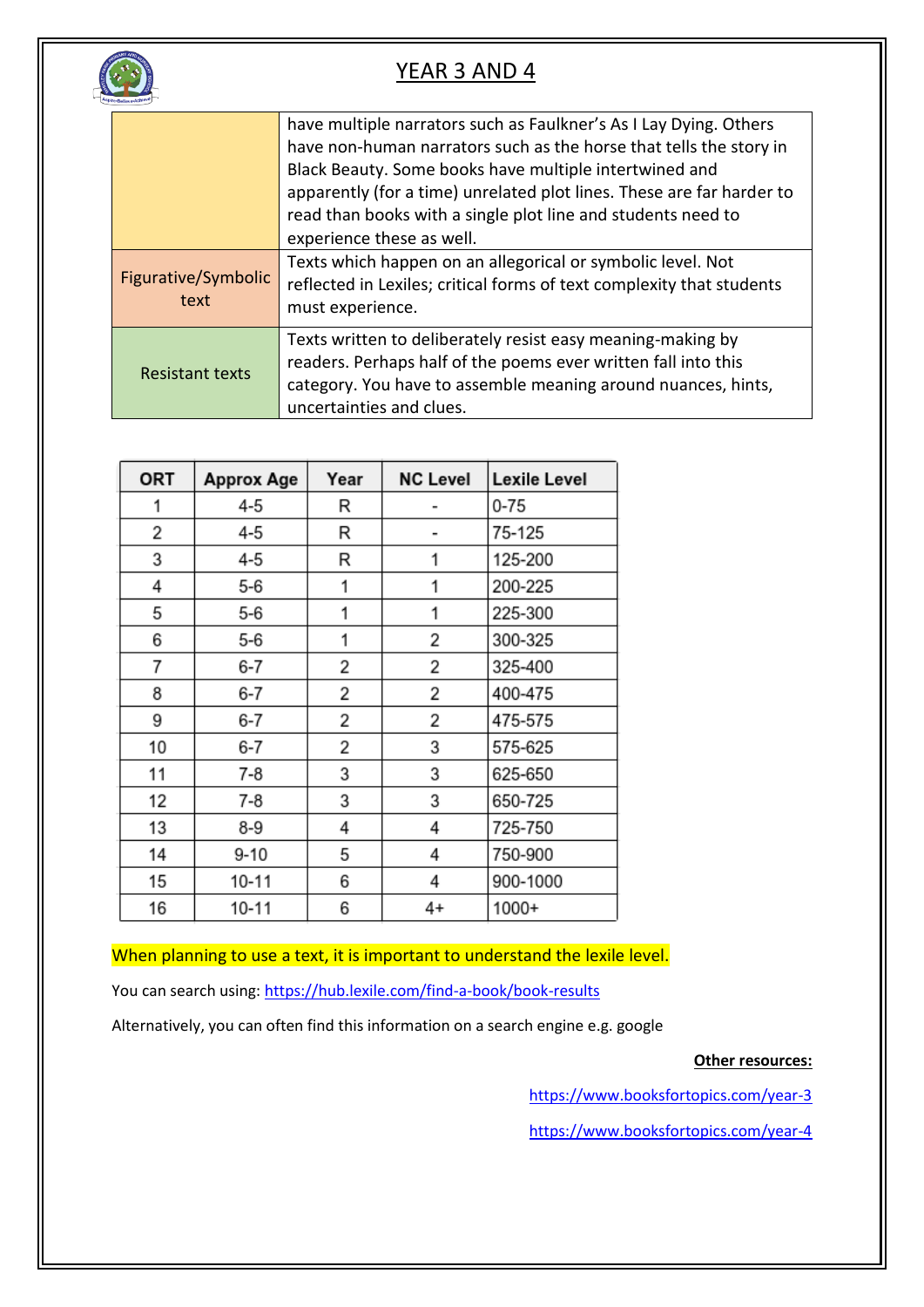

# **Archaic texts**

| The<br>Railway Children                             | <b>NAME OF THE BOOK</b>                 | <b>AUTHOR</b>              | <b>YEAR</b> | Library        |
|-----------------------------------------------------|-----------------------------------------|----------------------------|-------------|----------------|
|                                                     | <b>Mary Poppins</b>                     | <b>P.L. Travers</b>        | 1934        | $\mathbf{1}$   |
|                                                     | The Children of Green Knowe             | Lucy M. Boston             | 1954        |                |
|                                                     | <b>The Railway Children</b>             | <b>Edith Nesbit</b>        | 1905        | 5              |
|                                                     | <b>Five Children and It</b>             | <b>Edith Nesbit</b>        | 1902        |                |
|                                                     | <b>Alice's Adventures in Wonderland</b> | Lewis Carroll              | 1865        | $\overline{3}$ |
| Richmal Crompton                                    | <b>Emil and the Detectives</b>          | Erich Kastner              | 1929        |                |
|                                                     | <b>Just William</b>                     | <b>Richmal Crompton</b>    | 1922        |                |
|                                                     | <b>Peter Pan</b>                        | J.M. Barrie                | 1911        | $\mathbf{1}$   |
| Peter Pan                                           | The Little House on the Prairie         | Laura Ingalls Wilder       | 1935        | $\mathbf{1}$   |
|                                                     | <b>Pippi Longstocking</b>               | Astrid Lindgren            | 1945        | 3              |
| JOHANNA SPYRI<br>HEIDI                              | Heidi                                   | Johanna Spyri              | 1880        |                |
|                                                     | <b>Winnie-the-Pooh</b>                  | A.A. Milne                 | 1926        | $\mathbf{1}$   |
|                                                     | The House at Pooh Corner                | A.A. Milne                 | 1928        |                |
|                                                     | <b>The Little Match Girl</b>            | Hans Christian<br>Anderson | 1845        |                |
| The Brochars Grimm's<br>THE FISHERMAN<br>& HIS WIFE | <b>Beauty and the Beast</b>             | Abridged version           | 1740        | $\overline{2}$ |
|                                                     | The Emperor's New Clothes               | Hans Christian<br>Anderson | 1837        | $\mathbf{1}$   |
|                                                     | The Fishermen and his Wife              | <b>Brothers Grimm</b>      | 1812        |                |
| mse<br>Pooh                                         | How the Camel got his Hump              | <b>Rudyard Kipling</b>     | 1902        |                |
|                                                     | How Doth the Little Crocodile (poem)    | Lewis Carroll              | 1865        |                |
|                                                     | You Are Old Father William (poem)       | Lewis Carroll              | 1865        |                |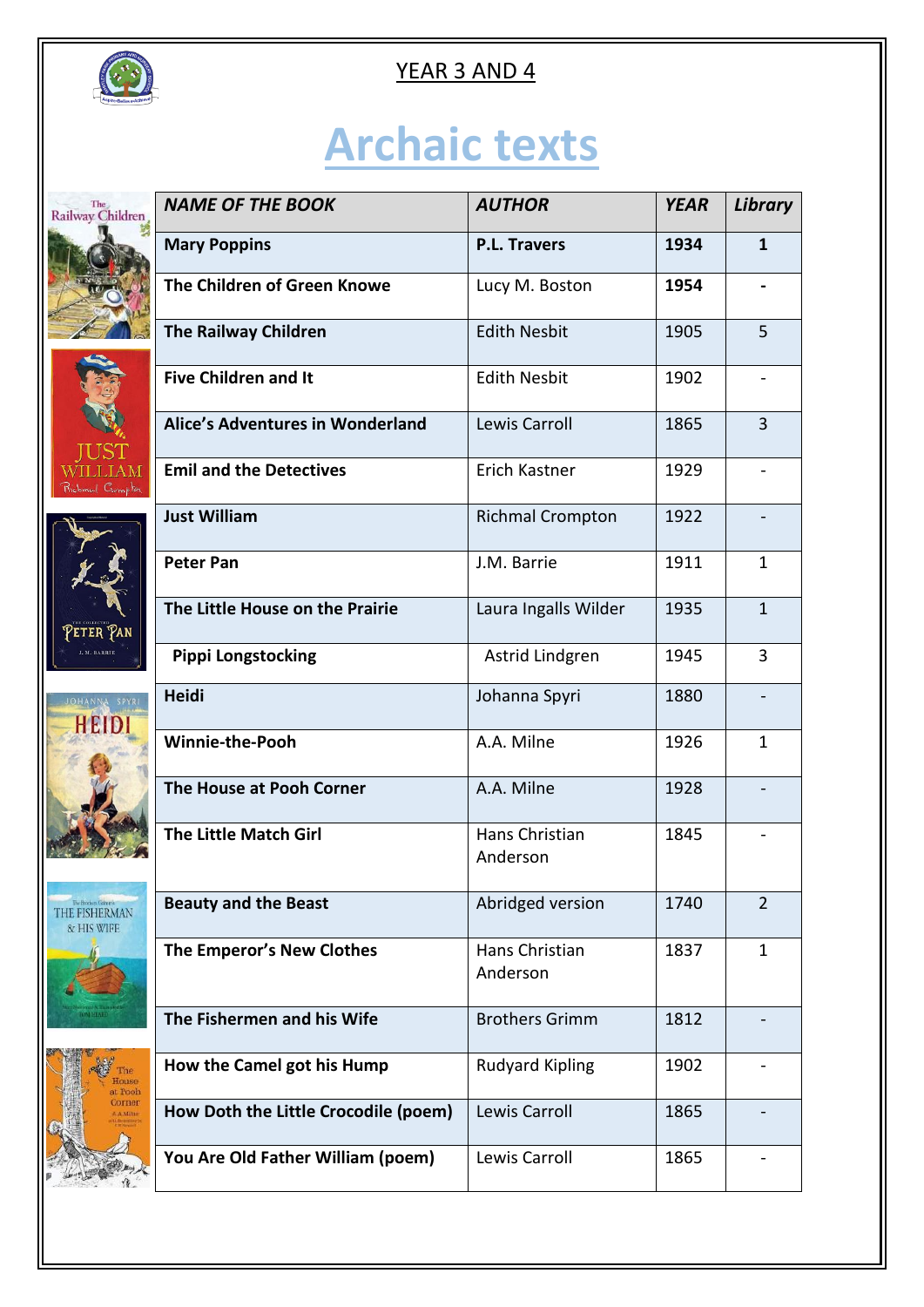









### **Non-Linear Time Sequences**

|             | <b>NAME OF THE BOOK</b>            | <b>AUTHOR</b>      | <b>YEAR</b> | <b>Library</b>              |
|-------------|------------------------------------|--------------------|-------------|-----------------------------|
|             | <b>The Midnight Fox</b>            | <b>Betsy Byars</b> | 1968        | 34 in yr<br>5/6<br>cupboard |
|             | The Firework Maker's Daughter      | Phillip Pullman    | 1995        | 2                           |
|             | The Legend of Captain Crow's Teeth | Eoin Culfer        | 2005        |                             |
|             | <b>Fortunately the Milk</b>        | Neil Gaiman        | 2013        |                             |
|             | <b>The Butterfly Lion</b>          | Michael Morpurgo   | 1996        | 1                           |
|             | <b>Farm Boy</b>                    | Michael Morpurgo   | 1997        | $\mathbf{1}$                |
| <b>GAIM</b> | <b>Walk Two Moons</b>              | Sharon Creech      | 1994        |                             |
|             | <b>Dominic Grows Sweetcorn</b>     | <b>Mandy Ross</b>  | 2014        |                             |
|             |                                    |                    |             |                             |
|             |                                    |                    |             |                             |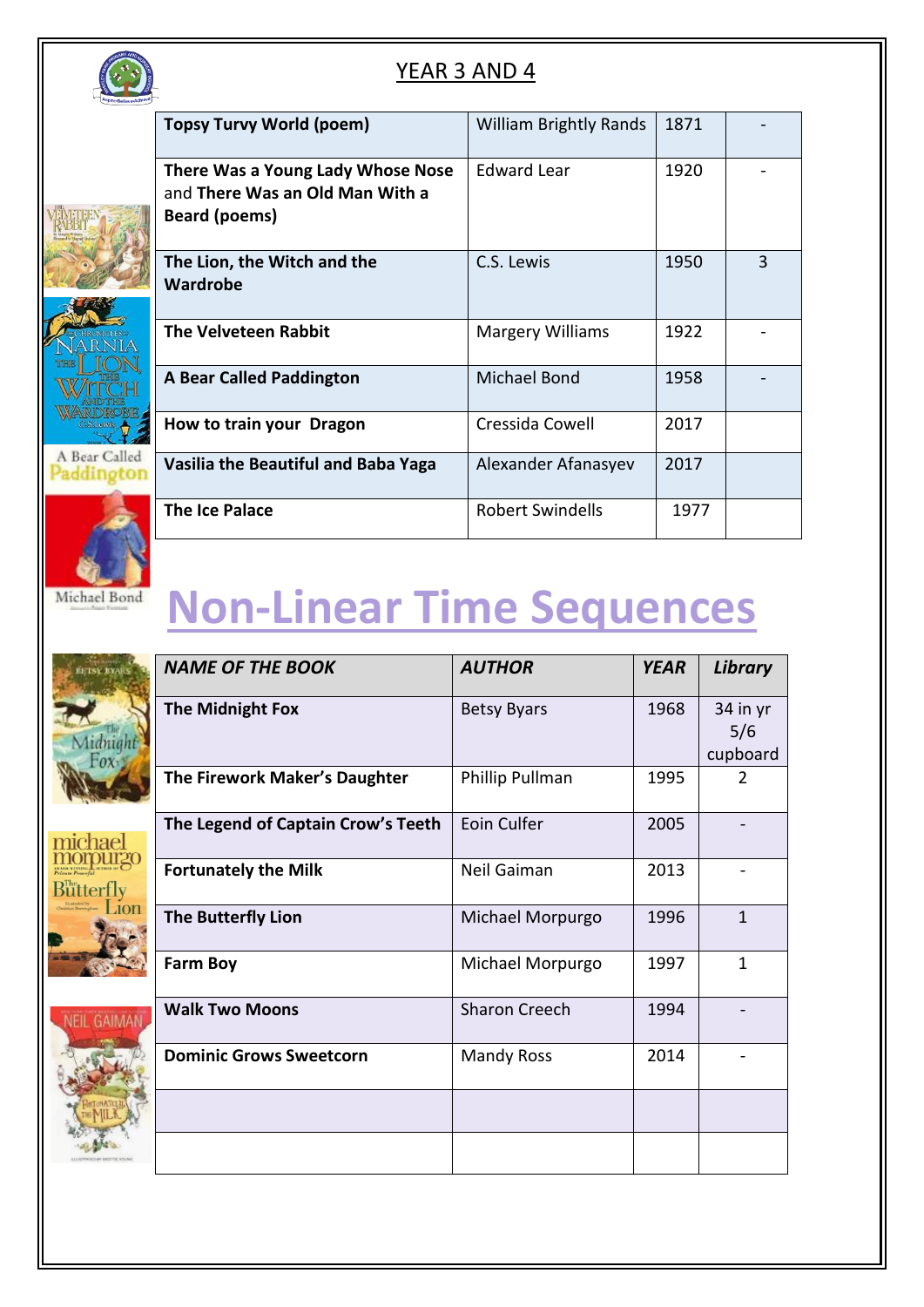

### **Complexity of the Narrator**

|             | <b>NAME OF THE BOOK</b>                                 | <b>AUTHOR</b>          | <b>YEAR</b> | Library        |
|-------------|---------------------------------------------------------|------------------------|-------------|----------------|
|             | <b>The Witches</b>                                      | <b>Roald Dahl</b>      | 1983        | $\overline{3}$ |
|             | The Five Realms: The Legend of<br><b>Podkin One-Ear</b> | Keiran Larwood         | 2016        |                |
|             | <b>Max and the Millions</b>                             | <b>Ross Montgomery</b> | 2018        |                |
|             | <b>Toys Go Out</b>                                      | <b>Emily Jenkins</b>   | 2006        |                |
|             | The World According to Humphrey                         | <b>Betty G. Bimey</b>  | 2004        |                |
|             | Woof                                                    | Allan Ahlberg          | 1987        | $\mathbf{1}$   |
|             | Nim's Island                                            | <b>Wendy Orr</b>       | 1999        | $\mathbf{1}$   |
|             | The Case of the Lost Boy                                | Dori Hillestad Butler  | 2010        |                |
| Toys Go Out | <b>Arthur and the Golden Rope</b>                       | <b>Todd Stanton</b>    | 2018        |                |
|             |                                                         |                        |             |                |
|             |                                                         |                        |             |                |
|             |                                                         |                        |             |                |
|             |                                                         |                        |             |                |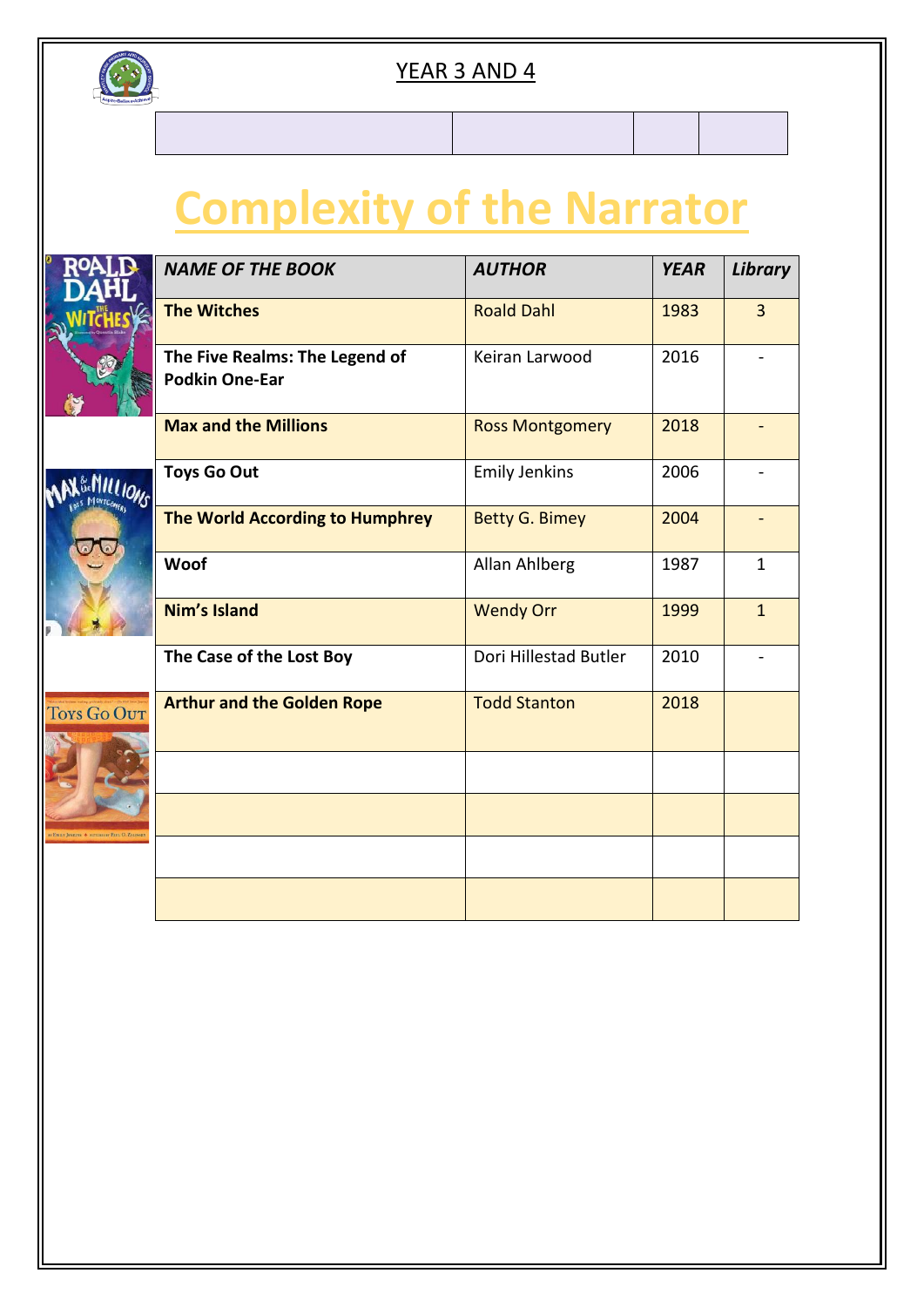

## **Complexity of Plot/Symbol**

|                        | <b>NAME OF BOOK</b>             | <b>AUTHOR</b>          | <b>YEAR</b> | Library                  |
|------------------------|---------------------------------|------------------------|-------------|--------------------------|
| LOVE<br>THAT<br>DOG    | <b>Revolting Rhymes (poems)</b> | <b>Roald Dahl</b>      | 1982        | $\mathbf{1}$             |
| A Harry                | <b>Love That Dog</b>            | <b>Sharon Creech</b>   | 2001        | $\overline{\phantom{0}}$ |
|                        | <b>Ducks Ditty (poem)</b>       | Kenneth Grahame        | 1908        | $\overline{\phantom{0}}$ |
|                        | <b>The Molehouse Cat</b>        | Antonia Barber         | 1990        | 6                        |
|                        | <b>The Iron Man</b>             | <b>Ted Hughes</b>      | 1968        | $\overline{2}$           |
|                        | Catch a Little Rhyme (poem)     | Eve Merriam            | 1999        | $\overline{a}$           |
|                        | <b>Dream Variations (poem)</b>  | <b>Langston Hughes</b> | 1926        |                          |
| Ted Hughes<br>the Iron |                                 |                        |             |                          |
|                        |                                 |                        |             |                          |
|                        |                                 |                        |             |                          |
|                        |                                 |                        |             |                          |
|                        |                                 |                        |             |                          |
|                        |                                 |                        |             |                          |
|                        |                                 |                        |             |                          |
|                        |                                 |                        |             |                          |
|                        |                                 |                        |             |                          |
|                        |                                 |                        |             |                          |
|                        |                                 |                        |             |                          |
|                        |                                 |                        |             |                          |